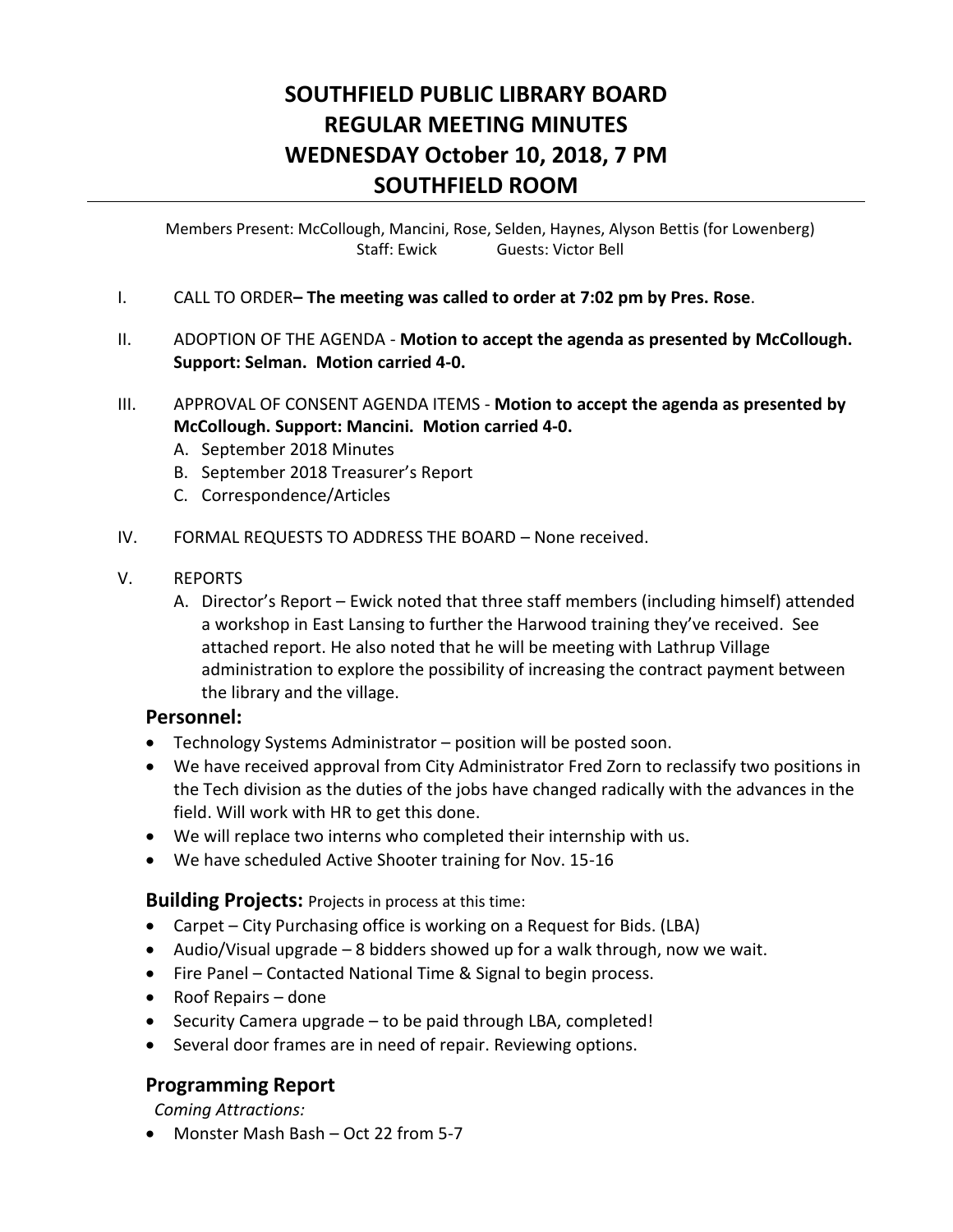- Memoirs of a Tuskegee Airman Oct 10 at 7
- BeBop Breakout: Musical Escape Room Oct 27 from 10-4 & Oct 28 from 1-4
- Libraries for Life: Organ Donor Signup week of Oct 9-15
- Holistic Approach to Long Term Care Oct 29 at 6:30
- Harpist Christa Grix Oct 1 at 7:30
- Synthesizers in Library Oct 3 at  $6:30$
- Jazz & Blues in Detroit's Paradise Valley Oct 6 at 3
- Wayne State Electronic Music Ensemble Oct 21 at 1:30
- Glittering Palaces of Detroit Oct 24 at 6:30
- Creecy Book Club: The Scent of Color by Lana LaFortune Oct 9 at 2 & Oct 10 at 7
- Urban Fiction Book Club -10/3, 11/7 at 7
- Story Time continues on Tuesdays & Thursdays
- Manic Maker Mondays begin 9/24
- Chapter a Night Nuts to You by Lynne Rae Perkins
- Financial classes with Vibe CU
- Tech Talk  $-10/10$ , 11/7 at 2 pm & on 10/24, 11/14 at 7 pm
- $\bullet$  Internet Basics class 10/16, 11/13 at 10 am
- Jazz & Blues with Ramona Collins Quartet 10/17 at 6:30

#### *Displays:*

- Tower Lobby Goodfellow Dolls by Beverly Tucker
- Circ. Lobby Diary of a Graphic Designer by Eugenia Wigington
- Circ Sanctuary: artwork by Lev Davidoff
- WOW Wall Pottery Collection by Laurita Faison
- 2<sup>nd</sup> floor Artworks by Ilham Badreddine Mahfouz
- History Room Hats of Jean McDonnell

#### VI. BUSINESS

- A. Expansion of Operating Hours Ewick shared that the management team is working diligently to present a slate of expanded hours that gives the best hours for public service and is able to be maintained with the current staffing level.
- B. African American collection discussion Ewick summarized the situation as: The Adult Services Division created a new Fiction collection that separated out books designated as Urban Fiction and as African American. This resulted in some patron complaints. Two complainants attended the Sept. Board meeting to air their concerns that the separate collection constitutes segregation and unintended racism. One of the two also voiced a concern that because Southfield Public Library labels books by African American authors with a commercial label we are creating bias. The Board listened to the concerns, then heard from Adult Division staff about the situation. City Librarian Ewick was instructed to do more investigation and return with a recommendation at October's meeting.

Ewick reported that he has read many articles on the subject and has spoken with a number of his colleagues. The results were mixed both in print and in person. Almost all resources agree that having a separate collection created by an ethnic group is not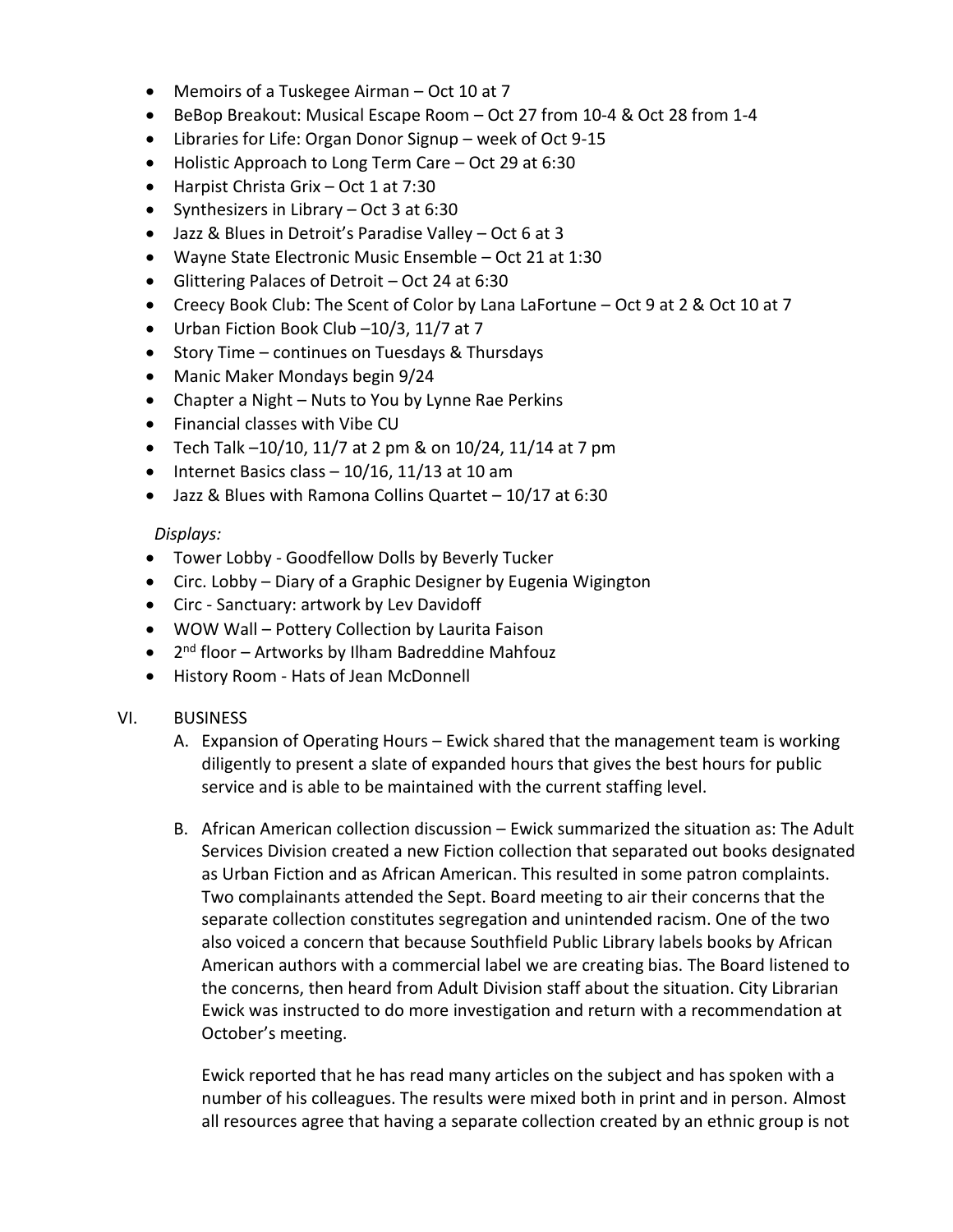appropriate. Ewick recommends re-interfiling all the African American fiction back into the general collection.

The second point is less straightforward. Ewick found that many libraries create collections for large populations within their community. Most common are Latino and African American. Several libraries in the area have such collections while others see them as inappropriate.

The American Library Association has written on the subject. Ewick quoted <http://www.ala.org/advocacy/intfreedom/librarybill/interpretations/qa-labeling> (a Q&A section of the ALA website) *"When there is a large population of a specific ethnic or language group in an area, it often creates a large demand for items relevant to their experience in the library. To meet that demand and make it simpler for the users to locate those resources, libraries sometimes choose to create a special collection and/or area devoted to those resources. As long as these collections represent diverse points of view within the parameters of the collection and are designed to help patrons find resources relevant to their experience and not to restrict them to a certain section of the library, this practice would be acceptable."* ALA April 6, 2006, Updated January 16, 2010.

## **EWICK'S RECOMMENDATIONS:**

- Re-integrate the African American Fiction into the general collection, but keep the genre of Urban Fiction as a separate collection.
- Remove any remaining black dots from books by/about African Americans
- Write a policy for determining what materials will be contained within each fiction genre the library collects: currently Science Fiction, Mystery, Urban, Graphic Novels & African American.
- Continue to identify African American Fiction books with labels.

There was a good discussion of the situation for about 40 minutes, with all the options contemplated.

 **Motion by Mancini to: 1) Keep the Urban Fiction collection separate as a genre; 2) Reintegrate the African American Fiction into the general fiction collection; 3) Remove all remaining black dots; 4) Create a detailed collection development policy for each fiction genre; and 5) Remove all African American Fiction labels and stop using them in the future. Second by: McCollough. Motion carried 4-0.** 

- C. Acceptance of photograph donation Gwendolyn Hampton has donated a photograph of the library that she had entered in the 2017 Calendar competition. Ewick asked that the Board formally accept the donation. **Motion to accept the donation of a poster sized photograph of the library from Gwendolyn Hampton by McCollough. Support: Mancini. Motion carried 4-0.**
- **D.** Photography policy (to be handed out) Ewick asked that Board members review the policy for any issues and prepare to vote on the policy in November. **Mancini noted an addition that should be included for next month requiring parental permission before any photos are taken of minor children. She will send a sample form to Ewick.**
- E. Calendar change suggestion President Rose had asked staff to look into the possibility of moving Board meetings to the 4<sup>th</sup> Wednesday of each month. Ewick